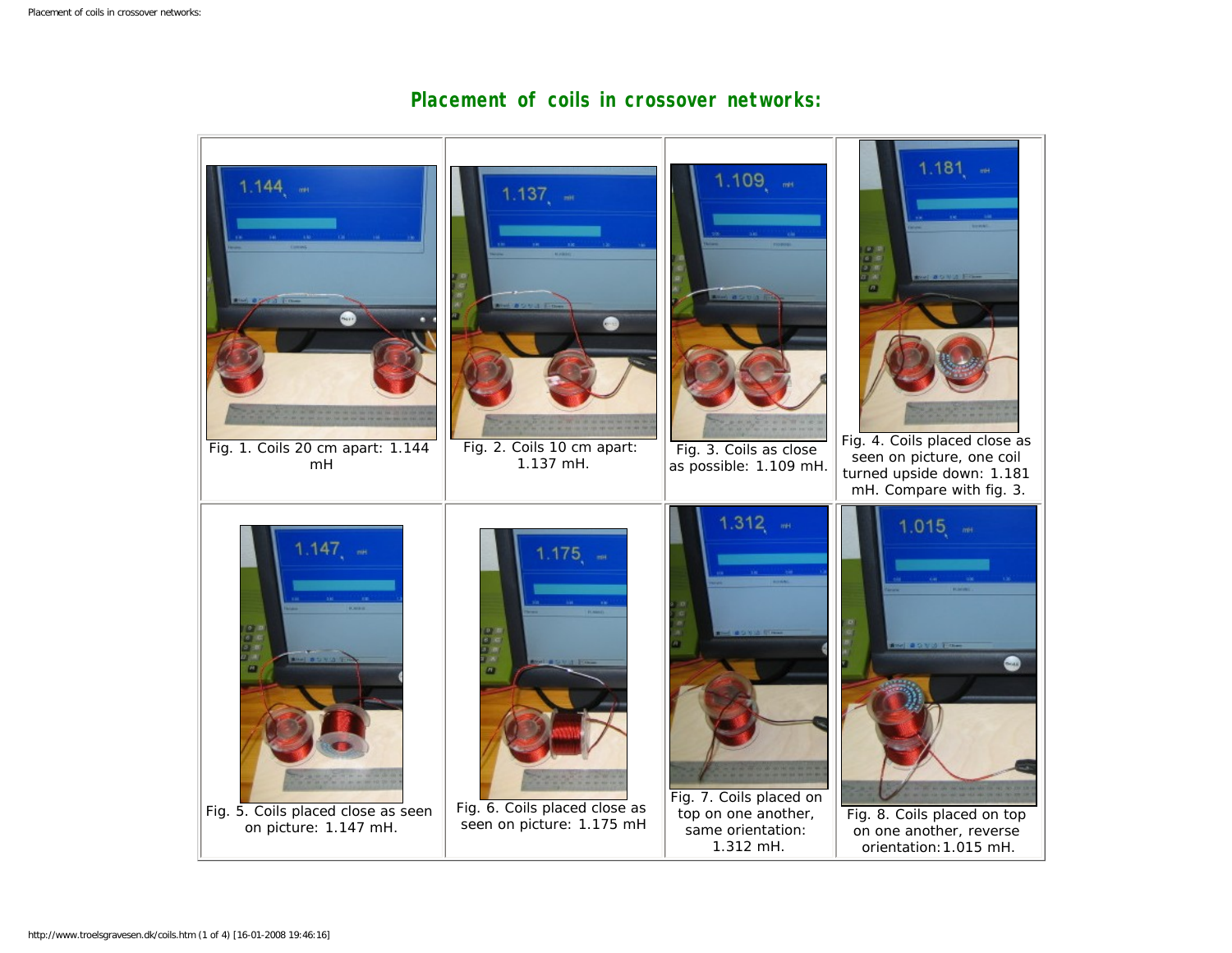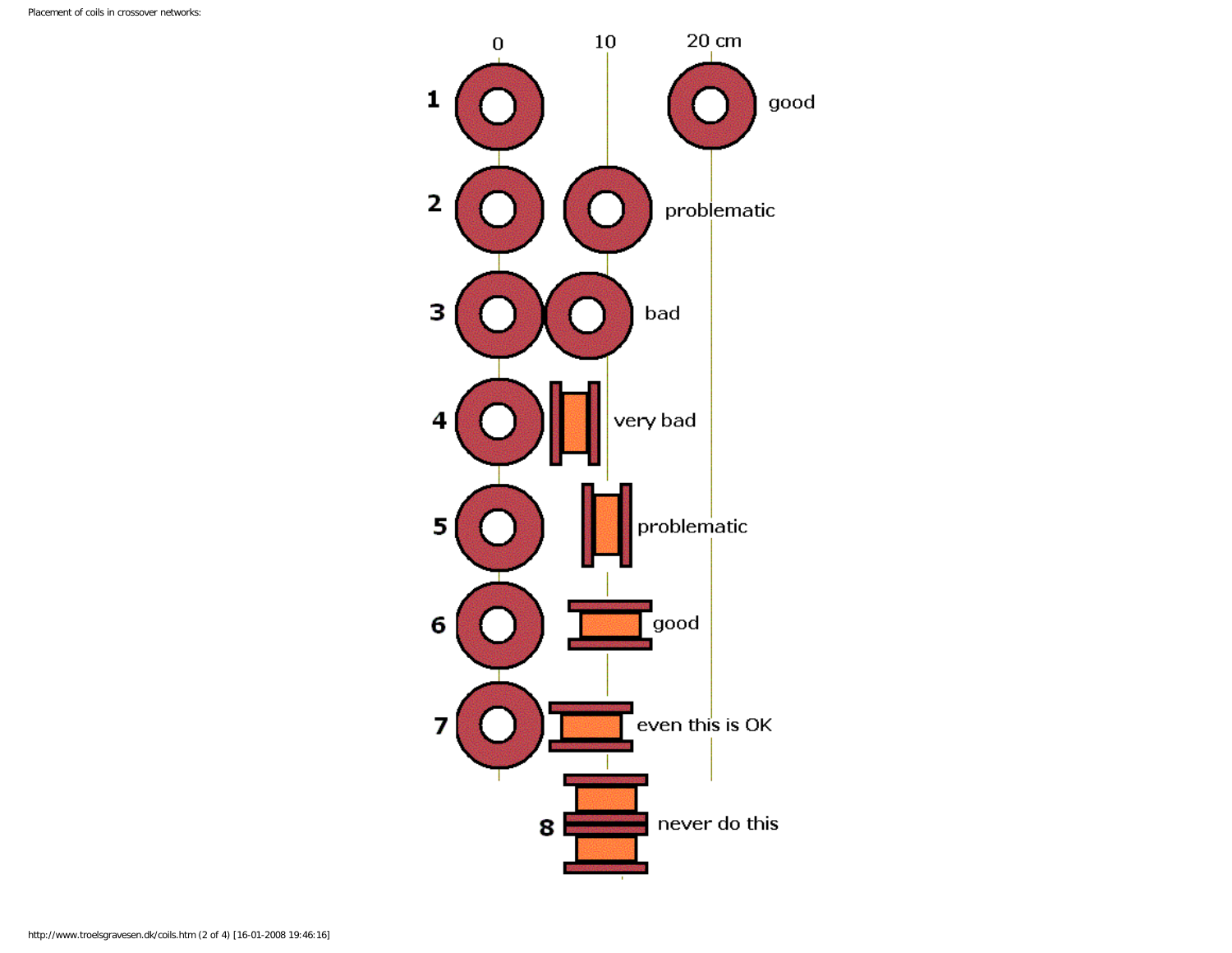## **More on coils in the vicinity of aluminium**



**4** 5

DUT: 3.3 mH cored coil, vertical orientation. From left:

- 1: Coil on plastic surface
- 2: Coil on 15 mm alu
- 3: Coil on 15 mm alu + 10 mm plywood
- 4: Coil on 15 mm alu + 15 mm plywood
- 5: Coil on 15 mm alu + 25 mm plywood